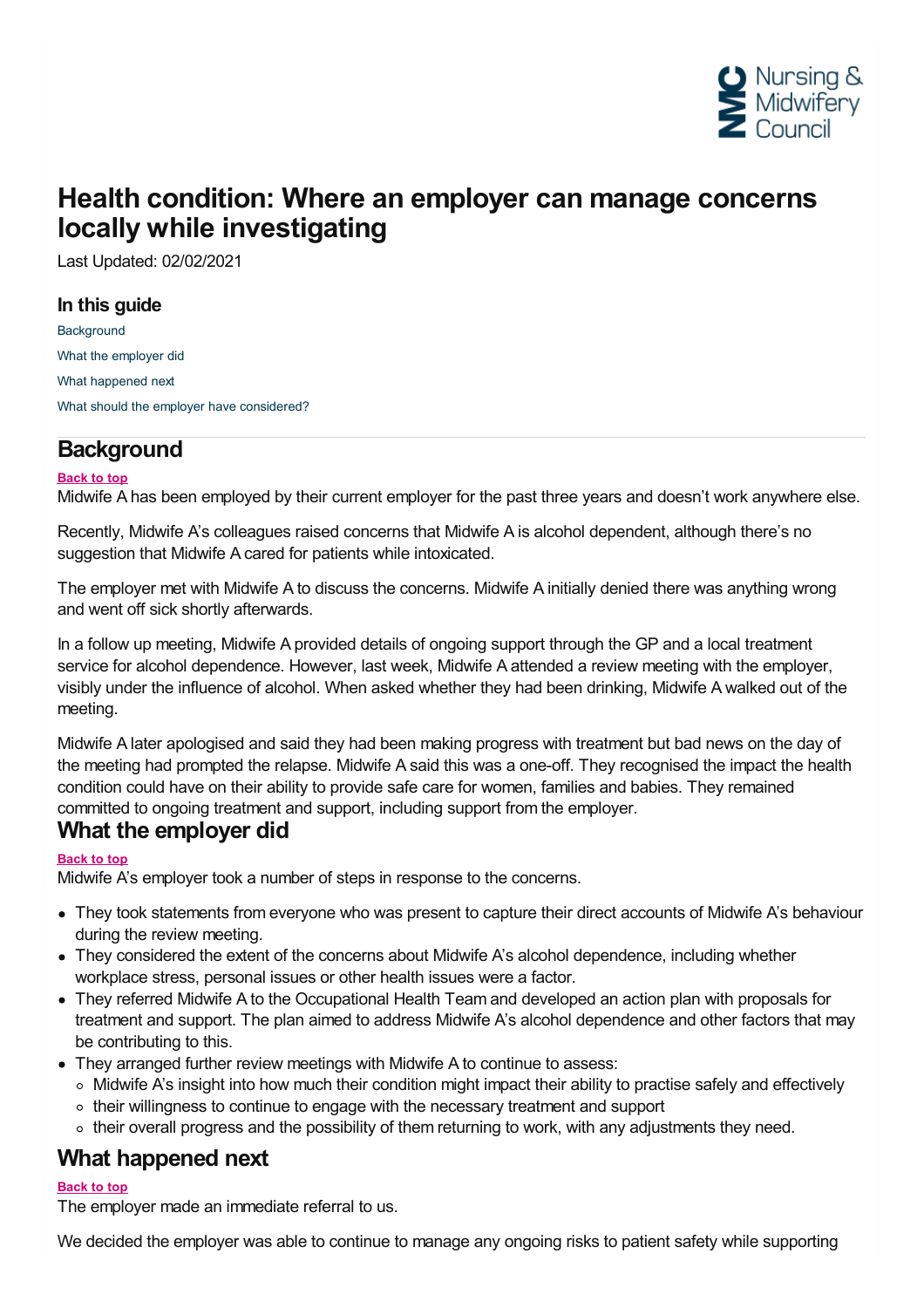Midwife A to manage their health condition. Therefore, we closed the case at the screening stage.

# <span id="page-1-0"></span>In these circumstances, the employer didn't need to make a referral at that time.<br>What should the employer have considered?

**Back to top**

# **1. What's the risk?**

We won't normally need to intervene in a nurse, midwife or nursing associate's practice due to ill health unless there is a risk of harm to people who use services or a related risk to public confidence in the profession.

In this particular case, although it appears that Midwife A has experienced a relapse of a health condition, there isn't a current risk to public safety as Midwife A:

- hasn't attempted to care for anyone while under the influence of alcohol
- isn't currently practising in a clinical setting
- doesn't work for any other employer
- is engaging with the current employer and necessary treatment services
- has taken time off sick, suggesting Midwife A is aware of not being currently in a position to work

The facts of this case suggest that the risk of any future harm is low.

## **2. Can you effectively manage any risk to people who use services?**

Although the risk to people who use services is low, as an employer you would still need to ask yourself what you can do to manage the risk and support Midwife A to ensure safe practice in future.

In our **FtP [guidance](https://www.nmc.org.uk/ftp-library/understanding-fitness-to-practise/fitness-to-practise-allegations/health/) on health** we state:

"A nurse, midwife or nursing associate may have a disability or long-term health condition but be able to practise with or without adjustments to support their practice. Equally, they may be signed off as 'unfit for work' due to ill health, but this does not necessarily mean their fitness to practise is currently impaired."

In this case, the employer was effectively managing the risk to public safety by providing support to Midwife A.

This included referring them to the Occupational Health Team, exploring any contextual factors that might be impacting on Midwife A's health, ongoing support of sickness absence and regular review meetings.

As Midwife A only worked for this employer and was engaging with them in an open and transparent way, (albeit despite an initial reluctance), all of these measures were sufficient to keep people who use services safe.

Our guidance on health conditions states that a relapse of a health condition that appears to be well managed could affect Midwife A's ability to practise safely. It may require regulatory action to ensure there is no risk of harm to patients and others.

But in general, we say that cases of ill-health are likely to be better managed with the support of the employer.

When Midwife A attended the review meeting under the influence of alcohol, the employer took the view that Midwife A's relapse meant they should now make a referral to us. But despite this relapse, the employer was likely to be able to effectively manage the concerns, particularly because Midwife A:

- demonstrated **insight** into the extent and effect of the condition and the reasons for the recent relapse
- was **engaging with** appropriate treatment and professional advice
- was **willing** to receive support through Occupational Health and
- took **sickness absence** to ensure people who use services wouldn't be put at risk.

These factors, particularly Midwife A's willingness to engage with the employer and appropriate treatment services, all suggest that any safety risks could continue to be effectively managed by the employer at this time.